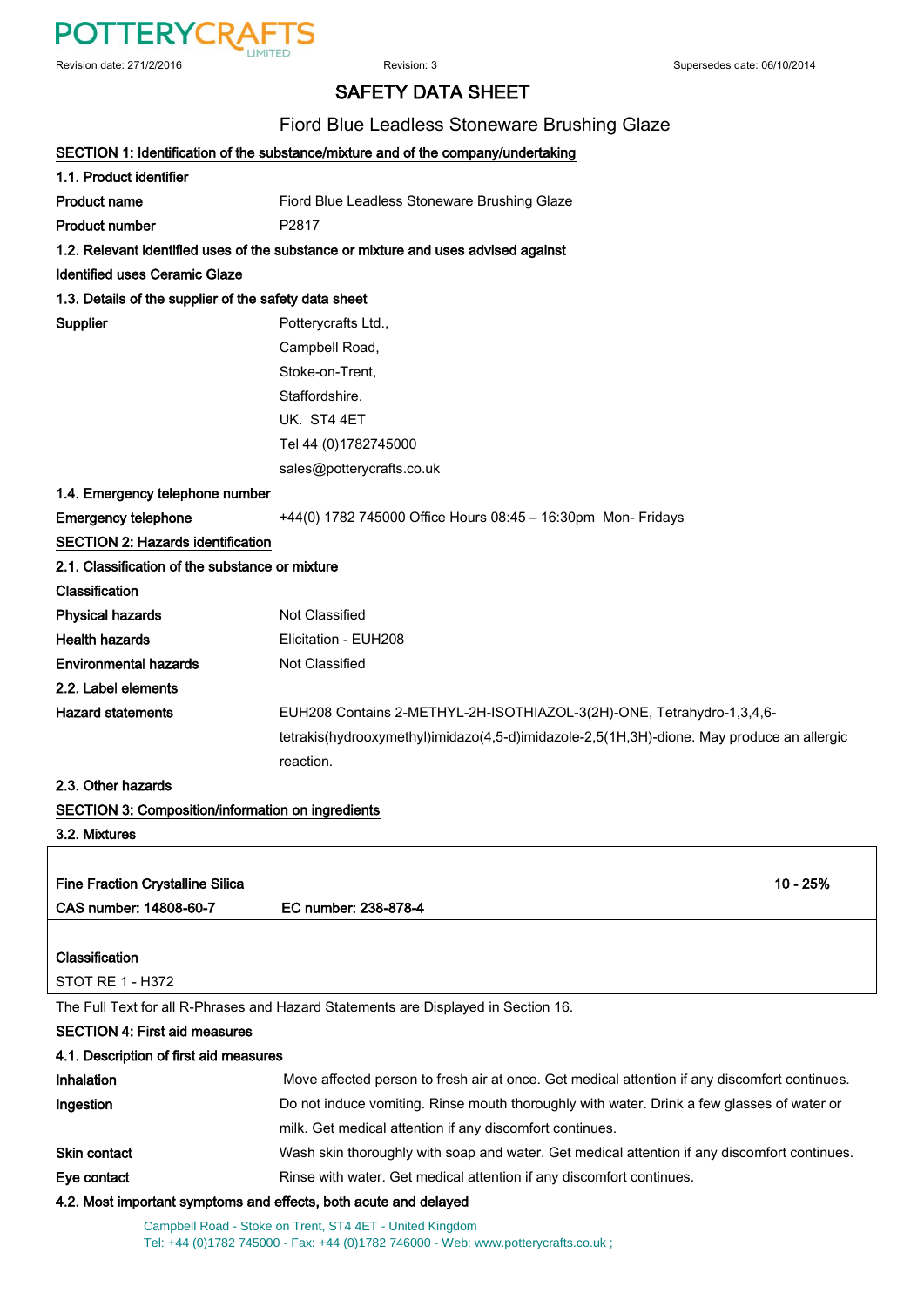# **POTTERYCRAFTS**

|                                                                   | 4.3. Indication of any immediate medical attention and special treatment needed               |  |  |
|-------------------------------------------------------------------|-----------------------------------------------------------------------------------------------|--|--|
| <b>SECTION 5: Firefighting measures</b>                           |                                                                                               |  |  |
| 5.1. Extinguishing media                                          |                                                                                               |  |  |
| Suitable extinguishing media                                      | Use fire-extinguishing media suitable for the surrounding fire.                               |  |  |
| 5.2. Special hazards arising from the substance or mixture        |                                                                                               |  |  |
| Specific hazards                                                  | No unusual fire or explosion hazards noted.                                                   |  |  |
| 5.3. Advice for firefighters                                      |                                                                                               |  |  |
| Protective actions during                                         | N/A                                                                                           |  |  |
| firefighting                                                      |                                                                                               |  |  |
| Special protective equipment                                      | Use protective equipment appropriate for surrounding materials.                               |  |  |
| for firefighters                                                  |                                                                                               |  |  |
| SECTION 6: Accidental release measures                            |                                                                                               |  |  |
|                                                                   | 6.1. Personal precautions, protective equipment and emergency procedures                      |  |  |
| <b>Personal precautions</b>                                       | Wear protective clothing as described in Section 8 of this safety data sheet.                 |  |  |
| 6.2. Environmental precautions                                    |                                                                                               |  |  |
| <b>Environmental precautions</b>                                  | Avoid spreading dust or contaminated materials.                                               |  |  |
| 6.3. Methods and material for containment and cleaning up         |                                                                                               |  |  |
| Methods for cleaning up                                           | Collect for reclamation or absorb in vermiculite, dry sand or similar material.               |  |  |
| 6.4. Reference to other sections                                  |                                                                                               |  |  |
| <b>SECTION 7: Handling and storage</b>                            |                                                                                               |  |  |
| 7.1. Precautions for safe handling                                |                                                                                               |  |  |
| <b>Usage precautions</b>                                          | Do not eat, drink or smoke when using the product. Good personal hygiene procedures           |  |  |
|                                                                   | should be implemented. Wash hands and any other contaminated areas of the body with soap      |  |  |
|                                                                   | and water before leaving the work site.                                                       |  |  |
| 7.2. Conditions for safe storage, including any incompatibilities |                                                                                               |  |  |
|                                                                   |                                                                                               |  |  |
| Storage precautions                                               | Store in tightly-closed, original container in a dry and cool place.                          |  |  |
| 7.3. Specific end use(s)                                          |                                                                                               |  |  |
| <b>SECTION 8: Exposure Controls/personal protection</b>           |                                                                                               |  |  |
| 8.1. Control parameters                                           |                                                                                               |  |  |
| Occupational exposure limits                                      |                                                                                               |  |  |
| <b>Fine Fraction Crystalline Silica</b>                           |                                                                                               |  |  |
| Long-term exposure limit (8-hour TWA): WEL 0.1 mg/m <sup>3</sup>  |                                                                                               |  |  |
| WEL = Workplace Exposure Limit                                    |                                                                                               |  |  |
| 8.2. Exposure controls                                            |                                                                                               |  |  |
| Protective equipment                                              |                                                                                               |  |  |
|                                                                   |                                                                                               |  |  |
| Appropriate engineering                                           | Provide adequate general and local exhaust ventilation. Observe any occupational exposure     |  |  |
| Controls                                                          | limits for the product or ingredients                                                         |  |  |
| Eye/face protection                                               | Eyewear complying with an approved standard should be worn if a risk assessment indicates     |  |  |
|                                                                   | eye contact is possible. The following protection should be worn: Chemical splash goggles or  |  |  |
|                                                                   | face shield.                                                                                  |  |  |
| Hand protection                                                   | Chemical-resistant, impervious gloves complying with an approved standard should be worn if   |  |  |
|                                                                   | a risk assessment indicates skin contact is possible.                                         |  |  |
| Hygiene measures                                                  | Wash hands at the end of each work shift and before eating, smoking and using the toilet.     |  |  |
| <b>Respiratory protection</b>                                     | If ventilation is inadequate, suitable respiratory protection must be worn. Wear a respirator |  |  |
|                                                                   | fitted with the following cartridge: Particulate filter, type P2.                             |  |  |

Tel: +44 (0)1782 745000 - Fax: +44 (0)1782 746000 - Web: www.potterycrafts.co.uk ;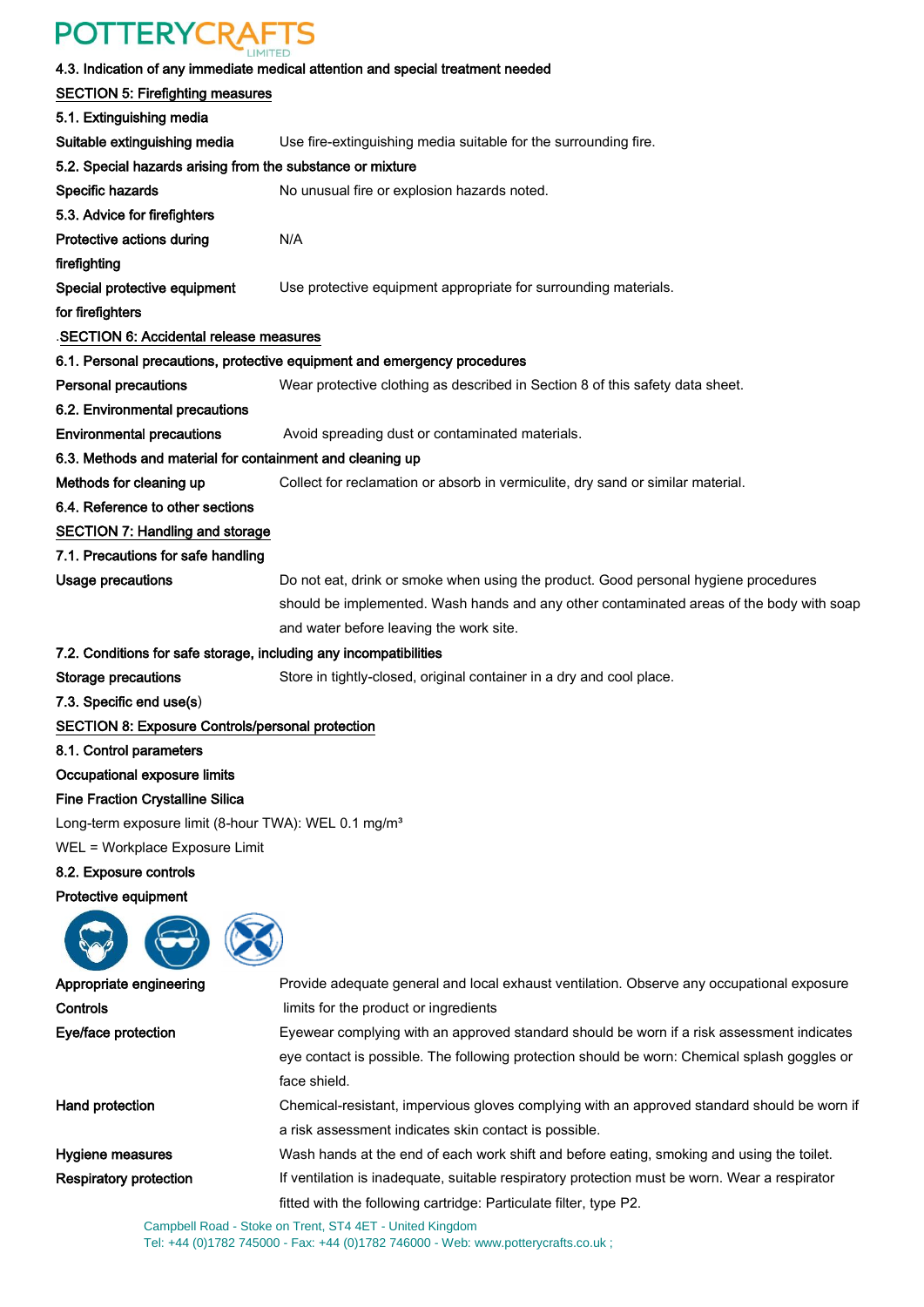## **POTTERYCRAFTS**

#### SECTION 9: Physical and Chemical Properties

| 9.1. Information on basic physical and chemical properties |                                                                                             |
|------------------------------------------------------------|---------------------------------------------------------------------------------------------|
| Appearance                                                 | Blue-Grey Coloured liquid.                                                                  |
| Odour                                                      | No characteristic odour.                                                                    |
| рH                                                         | pH (concentrated solution): 6-8                                                             |
| <b>Relative density</b>                                    | 1-2 $@$ °C                                                                                  |
| Solubility(ies)                                            | Insoluble in water.                                                                         |
| 9.2. Other information                                     |                                                                                             |
| <b>SECTION 10: Stability and reactivity</b>                |                                                                                             |
| 10.1. Reactivity                                           |                                                                                             |
| Reactivity                                                 | There are no known reactivity hazards associated with this product.                         |
| 10.2. Chemical stability                                   |                                                                                             |
| <b>Stability</b>                                           | Stable at normal ambient temperatures and when used as recommended.                         |
| 10.3. Possibility of hazardous reactions                   |                                                                                             |
| Possibility of hazardous                                   | Not relevant                                                                                |
| reactions                                                  |                                                                                             |
| 10.4. Conditions to avoid                                  |                                                                                             |
| <b>Conditions to avoid</b>                                 | Not known.                                                                                  |
| 10.5. Incompatible materials                               |                                                                                             |
| Materials to avoid                                         | No specific material or group of materials is likely to react with the product to produce a |
|                                                            | hazardous situation.                                                                        |
| 10.6. Hazardous decomposition products                     |                                                                                             |
| Hazardous decomposition                                    | Not known                                                                                   |
| products                                                   |                                                                                             |
| <b>SECTION 11: Toxicological information</b>               |                                                                                             |
| 11.1. Information on toxicological effects                 |                                                                                             |
| <b>Toxicological effects</b>                               | No data recorded.                                                                           |
| Inhalation                                                 | No specific health hazards known.                                                           |
| Ingestion                                                  | No harmful effects expected from quantities likely to be ingested by accident.              |
| Skin contact                                               | The product contains a small amount of sensitising substance. May cause sensitisation or    |
|                                                            | allergic reactions in sensitive individuals.                                                |
| Eye contact                                                | May cause temporary eye irritation.                                                         |
| <b>SECTION 12: Ecological Information</b>                  |                                                                                             |
| Ecotoxicity                                                | The product components are not classified as environmentally hazardous. However, large or   |
|                                                            | frequent spills may have hazardous effects on the environment.                              |
| 12.1. Toxicity                                             |                                                                                             |
| Toxicity                                                   | No information available.                                                                   |
| 12.2. Persistence and degradability                        |                                                                                             |
| Persistence and degradability                              | The product contains only inorganic substances which are not biodegradable.                 |
| 12.3. Bioaccumulative potential                            |                                                                                             |
| <b>Bioaccumulative potential</b>                           | No data available on bioaccumulation.                                                       |
| 12.4. Mobility in soil                                     |                                                                                             |
| 12.5. Results of PBT and vPvB assessment                   |                                                                                             |
| Results of PBT and vPvB                                    | This product does not contain any substances classified as PBT or vPvB.                     |
| assessment                                                 |                                                                                             |
| 12.6. Other adverse effects                                |                                                                                             |